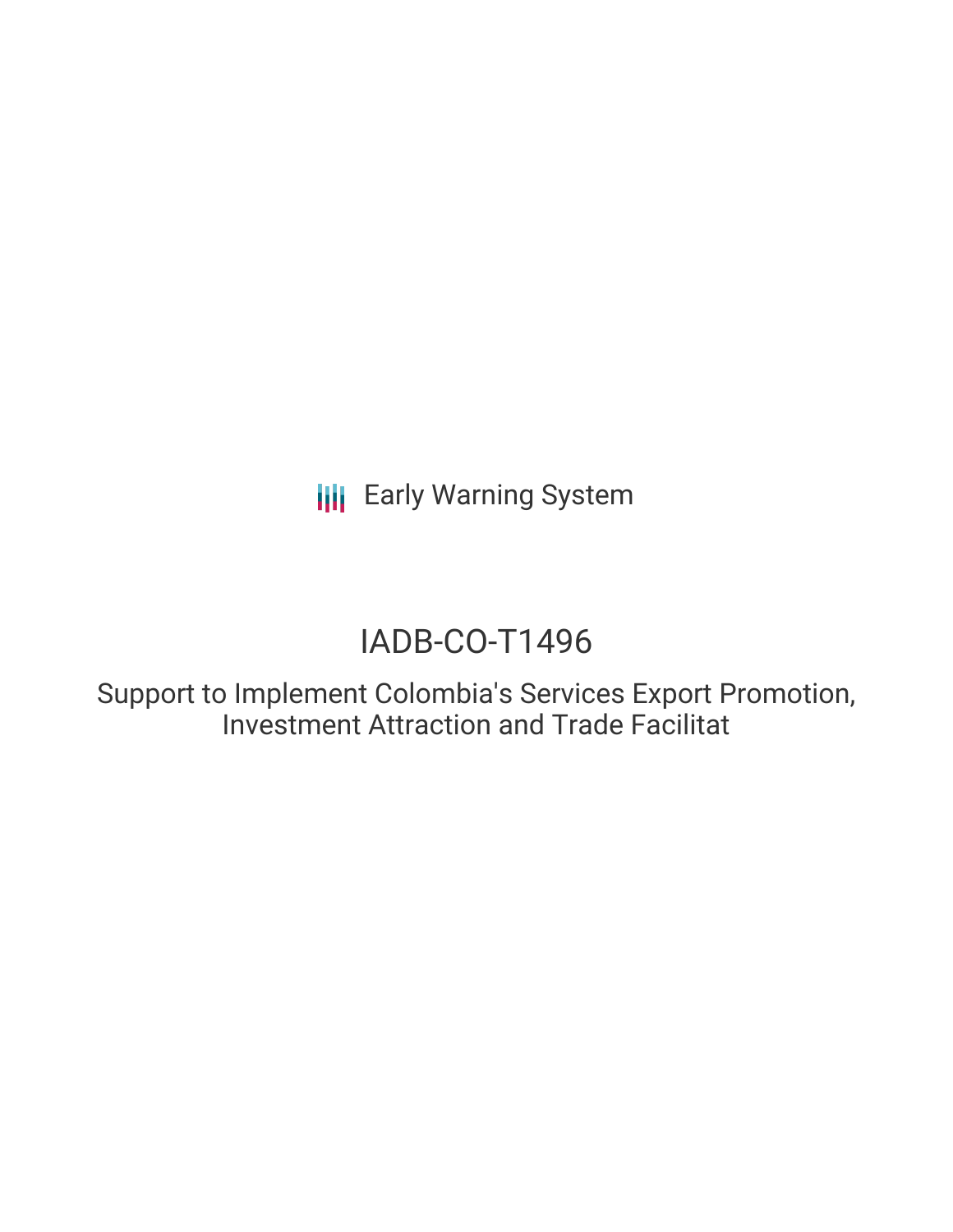

#### Early Warning System Support to Implement Colombia's Services Export Promotion, Investment Attraction and Trade IADB-CO-T1496

#### **Quick Facts**

Facilitat

| <b>Countries</b>               | Colombia                                  |
|--------------------------------|-------------------------------------------|
| <b>Financial Institutions</b>  | Inter-American Development Bank (IADB)    |
| <b>Status</b>                  | Approved                                  |
| <b>Bank Risk Rating</b>        | С                                         |
| <b>Voting Date</b>             | 2019-05-23                                |
| <b>Borrower</b>                | Government of Colombia                    |
| <b>Sectors</b>                 | Industry and Trade, Technical Cooperation |
| <b>Investment Type(s)</b>      | Grant                                     |
| <b>Investment Amount (USD)</b> | $$0.40$ million                           |
| <b>Project Cost (USD)</b>      | $$0.40$ million                           |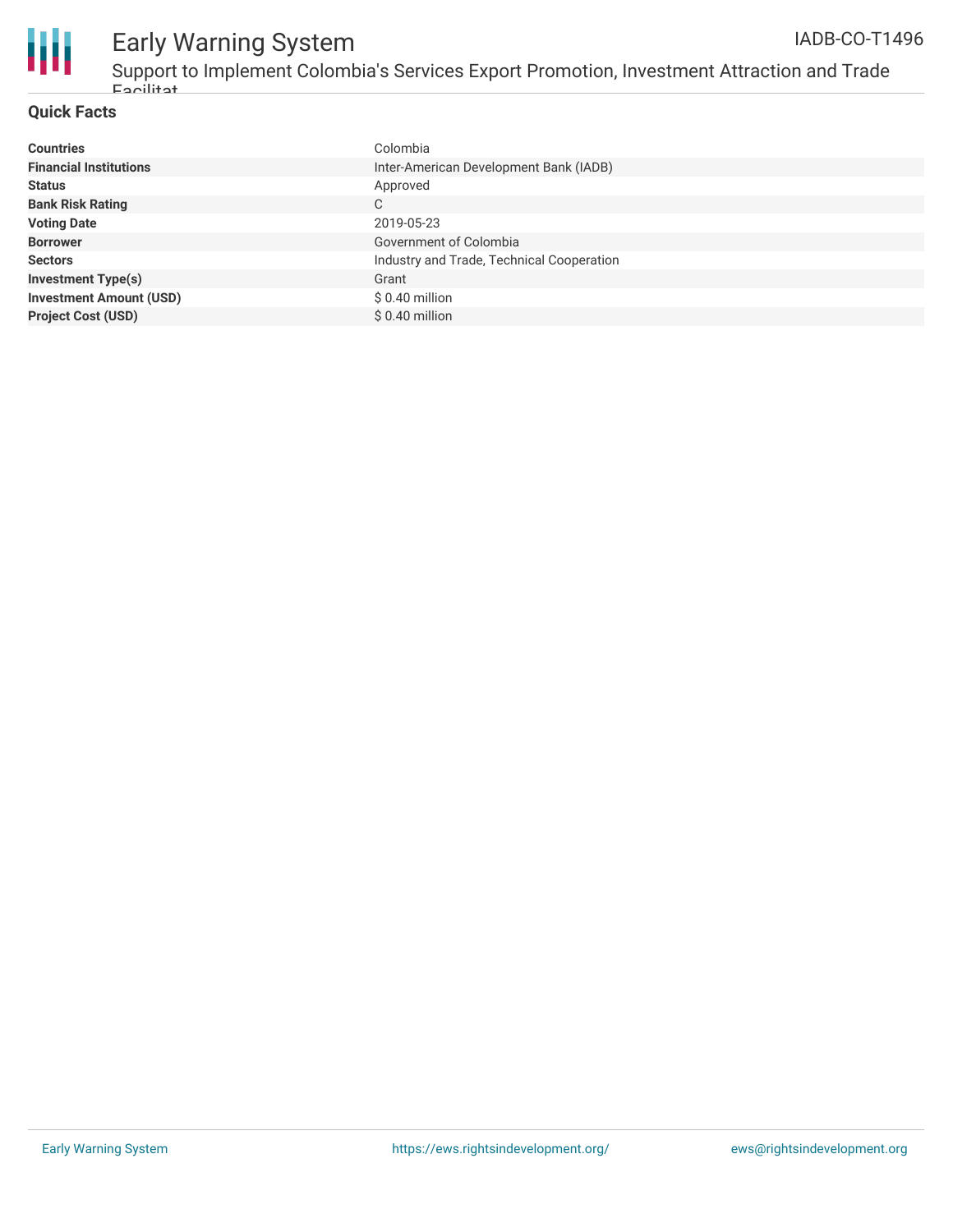

#### **Project Description**

The general objective of this Technical Cooperation is to support Colombia in implementing its new commercial policy focused on promoting the export of knowledge-based services, on attracting productive foreign direct investment, and on facilitating trade, in order to take advantage of the opportunities derived from the trade and investment agreements and to turn international trade into an engine of economic growth.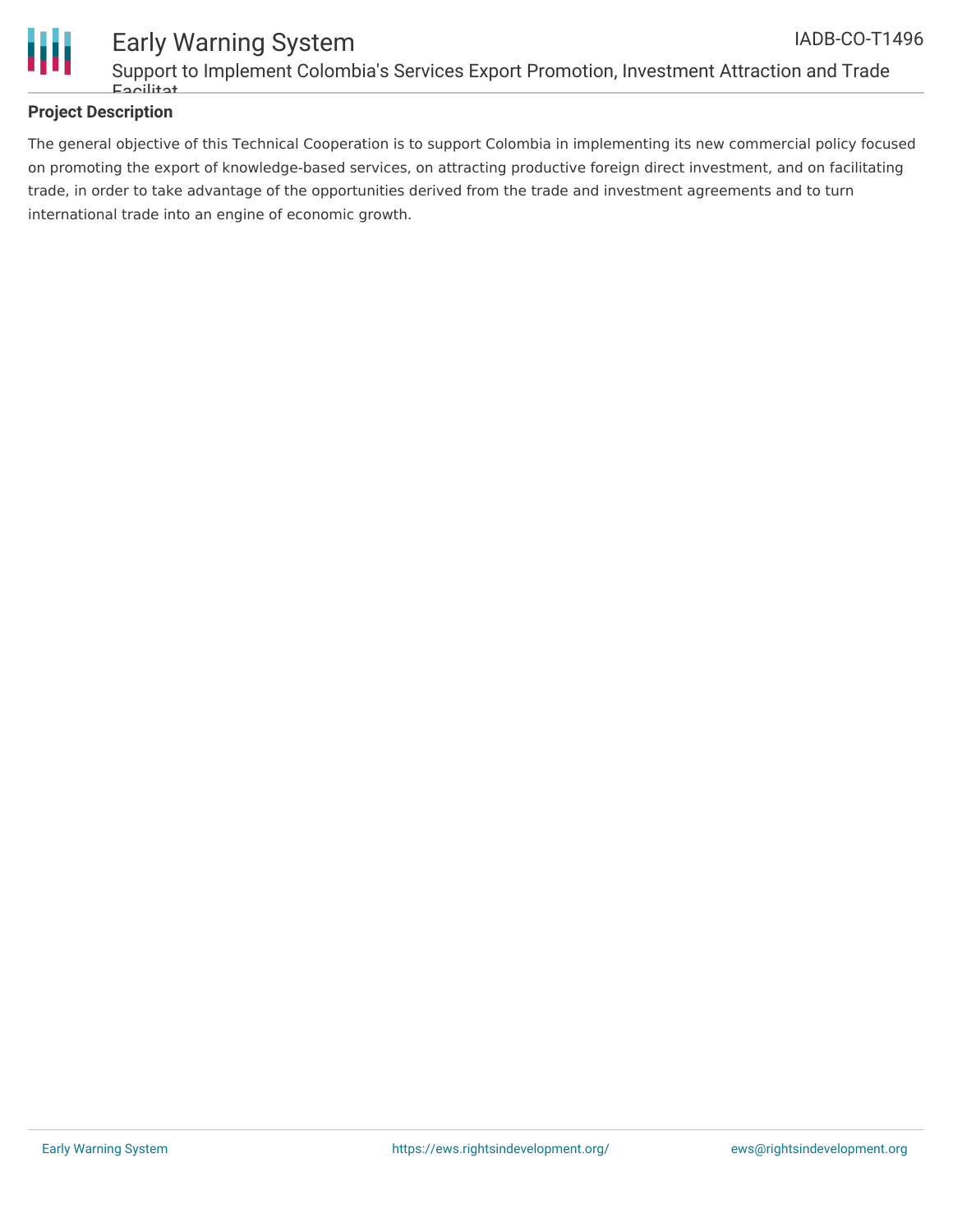

## Early Warning System

Support to Implement Colombia's Services Export Promotion, Investment Attraction and Trade Facilitat

#### **Investment Description**

• Inter-American Development Bank (IADB)

Ordinary Capital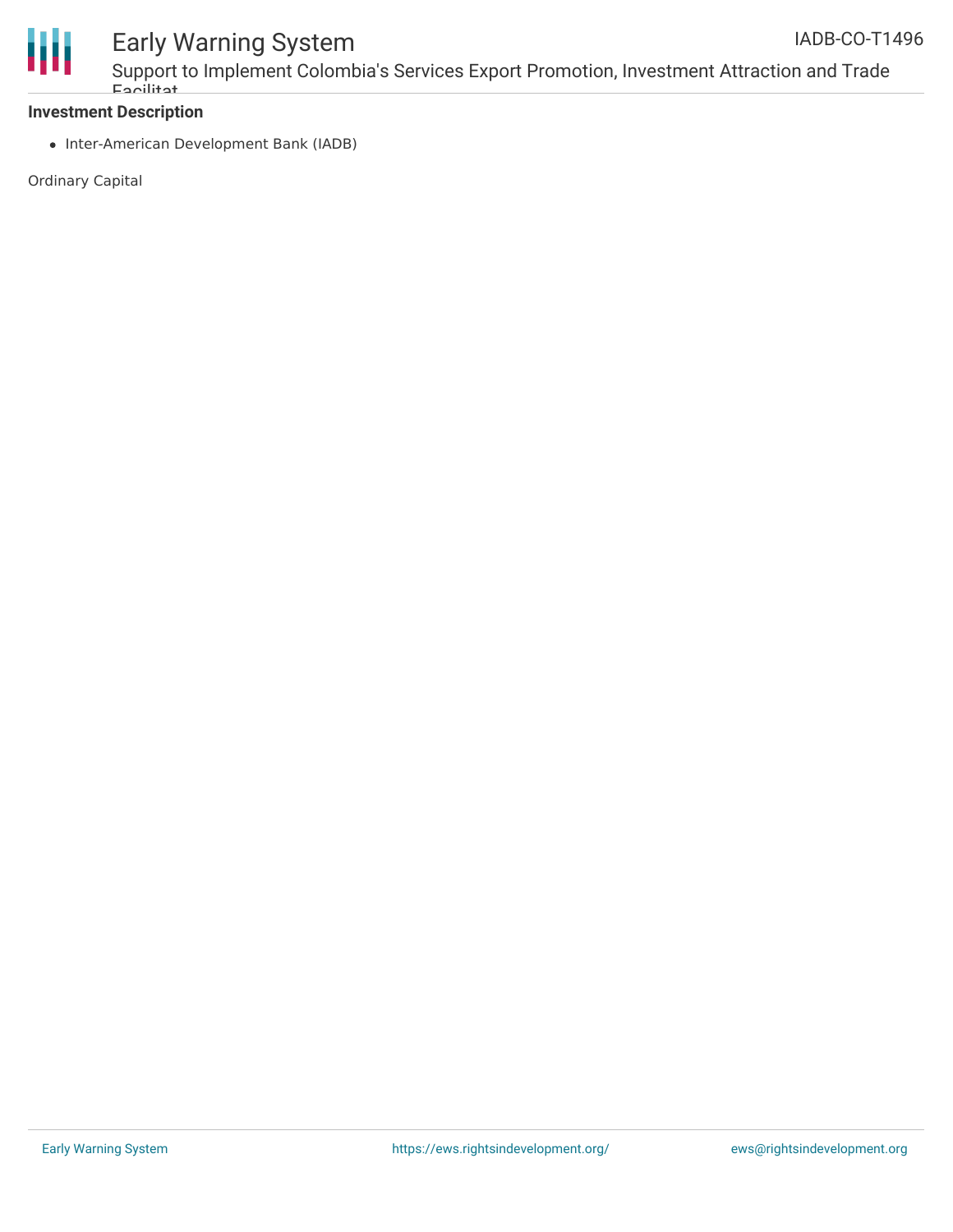

#### **Contact Information**

#### ACCOUNTABILITY MECHANISM OF IADB

The Independent Consultation and Investigation Mechanism (MICI) is the independent complaint mechanism and fact-finding body for people who have been or are likely to be adversely affected by an Inter-American Development Bank (IDB) or Inter-American Investment Corporation (IIC)-funded project. If you submit a complaint to MICI, they may assist you in addressing the problems you raised through a dispute-resolution process with those implementing the project and/or through an investigation to assess whether the IDB or IIC is following its own policies for preventing or mitigating harm to people or the environment. You can submit a complaint by sending an email to MICI@iadb.org. You can learn more about the MICI and how to file a complaint at http://www.iadb.org/en/mici/mici,1752.html (in English) or http://www.iadb.org/es/mici/mici,1752.html (Spanish).